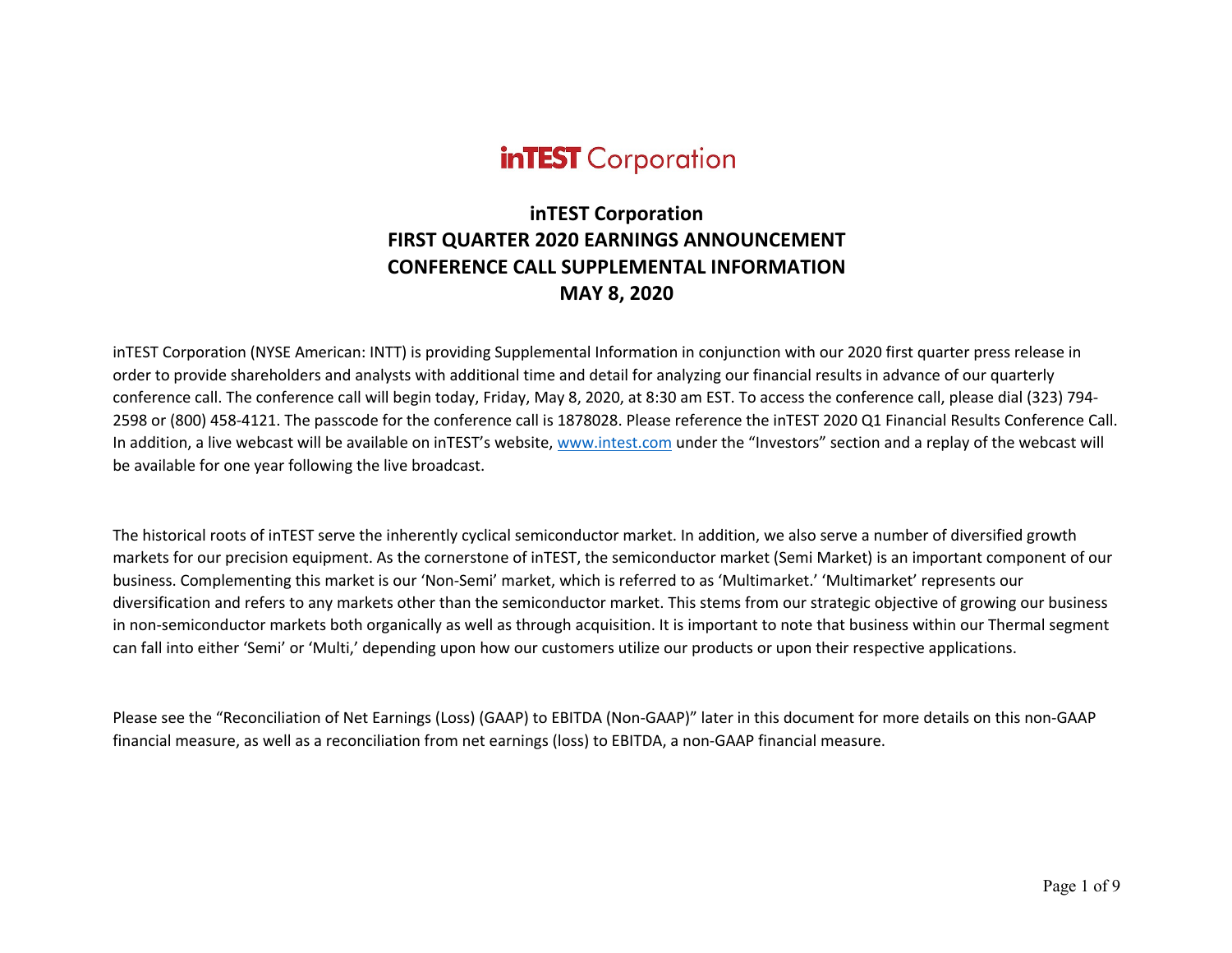#### *Summary of Business and Financial Highlights*

Today we reported the following results for the first quarter of 2020:

- Bookings were \$13.8 million, up 24% from \$11.1 million reported for Q4 2019, and up 16% from \$11.9 million reported for Q1 2019. Multimarket bookings were 51% of total bookings for Q1 2020, compared to 59% in Q4 2019 and 53% in Q1 2019.
- Net revenues were \$11.2 million, down 18% from \$13.6 million reported for Q4 2019, and down 38% from \$18.1 million reported for Q1 2019. Multimarket net revenues were 55% of total net revenues for Q1 2020, compared to 55% in Q4 2019 and 44% in Q1 2019.
- Gross margin was \$4.9 million or 43%, down from \$6.5 million or 48% reported for Q4 2019, and down from \$8.8 million or 49% reported for Q1 2019.
- Operating (loss) was \$(1.4) million, down from operating income of \$596,000 reported for Q4 2019 and down from operating income of \$1.4 million reported for Q1 2019.
- Net (loss) was \$(1.1) million or \$(0.11) per diluted share, down from net earnings of \$724,000 or \$0.07 per diluted share reported for Q4 2019, and down from net earnings of \$1.1 million or \$0.11 per diluted share reported for Q1 2019.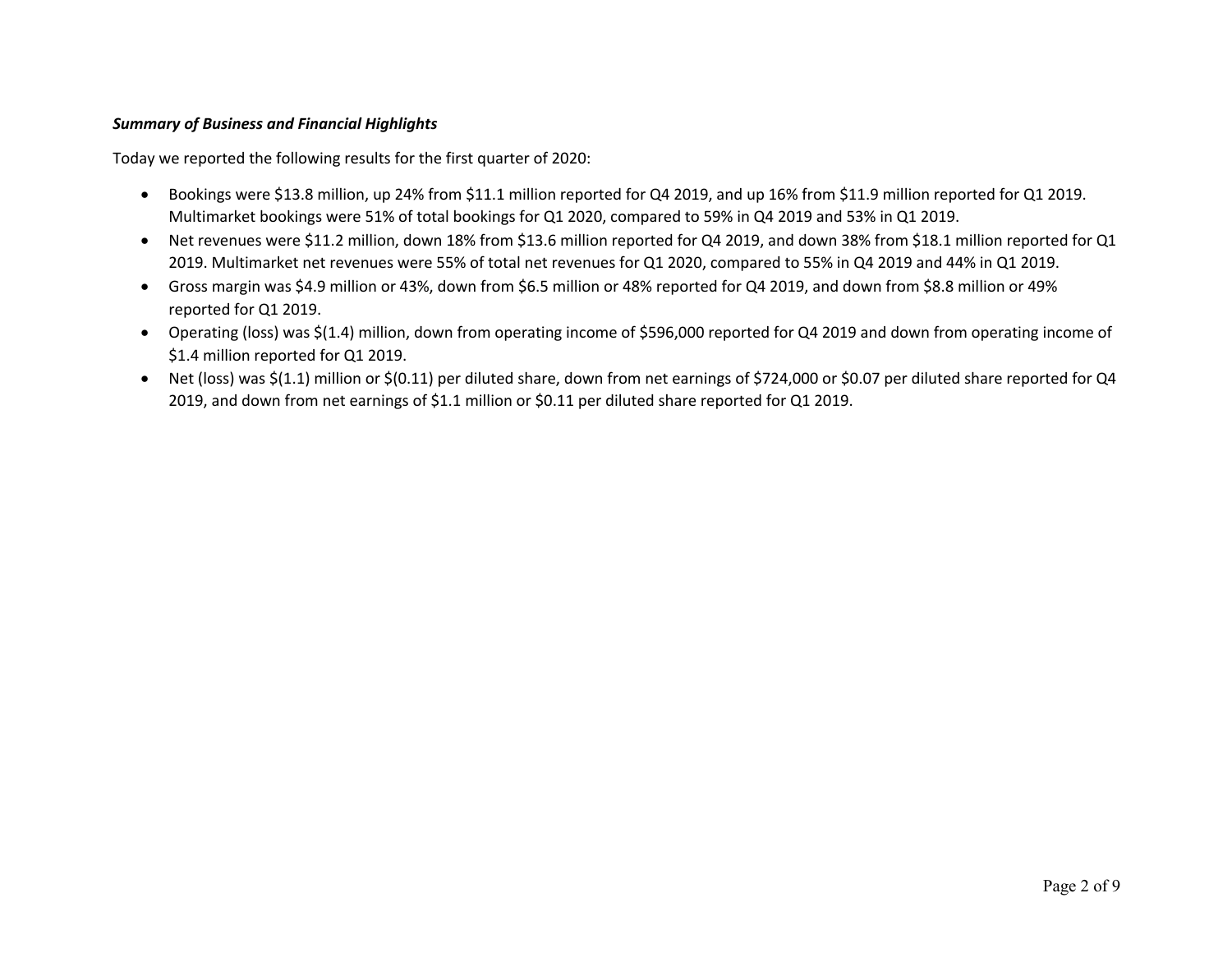### *Summary of Bookings and Net Revenues*

Bookings by end market served in dollars and as a percentage of total bookings and net revenues by end market served in dollars and as a percentage of total net revenues for the periods presented:

| (5 in 000s)            | <b>Three Months Ended</b> |        |                 |          |                 |               |                    |             |                 |               |
|------------------------|---------------------------|--------|-----------------|----------|-----------------|---------------|--------------------|-------------|-----------------|---------------|
|                        |                           |        |                 |          | Change          |               |                    |             | Change          |               |
|                        | 3/31/2020                 |        | 12/31/2019      |          | \$              | $\frac{9}{6}$ |                    | 3/31/2019   |                 | $\frac{9}{6}$ |
| <b>Bookings</b>        |                           |        |                 |          |                 |               |                    |             |                 |               |
| Industrial             | \$5,061                   | 36.7%  | \$<br>3,825     |          | 34.3% \$ 1,236  |               | 32.3% \$4,683      | $39.4\%$ \$ | 378             | 8.1%          |
| Electronic Test        | 2,023                     | 14.7%  | 2,703           | 24.3%    | (680)           | $-25.2%$      | 1,639              | 13.8%       | 384             | 23.4%         |
| Multimarket (Non-Semi) | \$7,084                   | 51.4%  | \$<br>6,528     | 58.6% \$ | 556             | 8.5%          | \$.<br>6,322       | $53.1\%$ \$ | 762             | 12.1%         |
| Semi Market            | 6,692                     | 48.6%  | 4,612           | 41.4%    | 2,080           | 45.1%         | 5,573              | 46.9%       | 1,119           | 20.1%         |
|                        | \$13,776                  | 100.0% | \$11,140        |          | 100.0% \$ 2,636 |               | 23.7% \$11,895     |             | 100.0% \$ 1,881 | 15.8%         |
| <b>Net Revenues</b>    |                           |        |                 |          |                 |               |                    |             |                 |               |
| Industrial             | \$4,227                   |        | 37.7% \$ 5,248  |          | 38.6% \$(1,021) |               | $-19.5\%$ \$ 5,946 | 32.9%       | \$(1,719)       | $-28.9%$      |
| <b>Electronic Test</b> | 1,992                     | 17.7%  | 2,291           | 16.8%    | (299)           | $-13.1%$      | 2,005              | 11.1%       | (13)            | $-0.6%$       |
| Multimarket (Non-Semi) | \$6,219                   | 55.4%  | \$<br>7,539     | 55.4%    | \$(1,320)       | $-17.5%$      | \$7,951            | 44.0%       | \$(1, 732)      | $-21.8%$      |
| Semi Market            | 5,011                     | 44.6%  | 6,075           | 44.6%    | (1,064)         | $-17.5%$      | 10,111             | 56.0%       | (5, 100)        | $-50.4%$      |
|                        | \$11,230                  |        | 100.0% \$13,614 | 100.0%   | \$(2,384)       | $-17.5%$      | \$18,062           | 100.0%      | \$(6,832)       | $-37.8%$      |

First quarter Multimarket bookings were \$7.1 million, or 51% of total bookings, compared with \$6.5 million, or 59% of total bookings in the fourth quarter.

First quarter Multimarket net revenues were \$6.2 million, or 55% of total net revenues, compared with \$7.5 million, or 55% of total net revenues in the fourth quarter.

Top 10 customers represented 34.6% of net revenues for the first quarter and there were no customers that exceeded 10% of net revenues.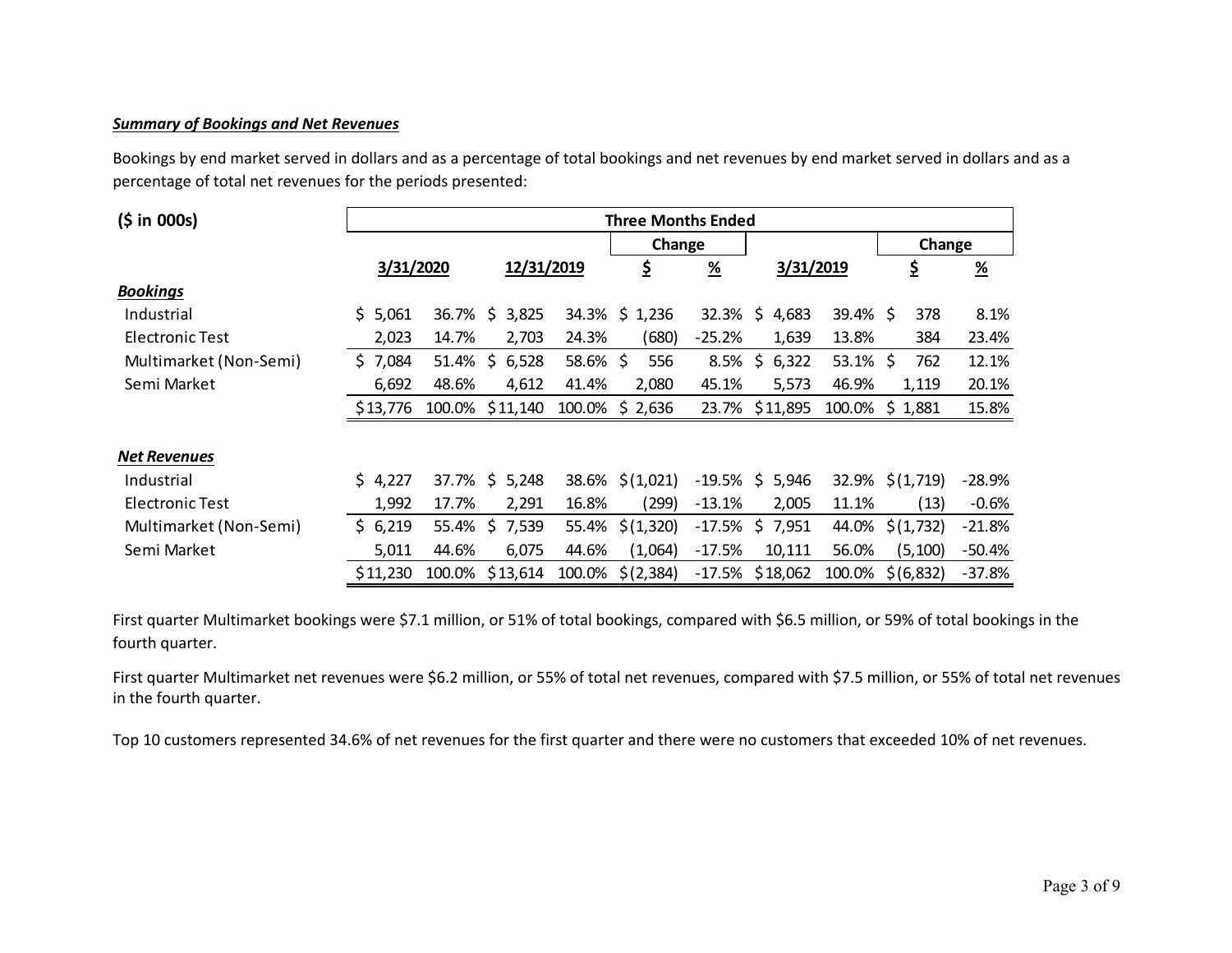#### *Summary of Component Material Costs, Cost of Revenues and Gross Margin*

Component material costs, cost of revenues and gross margin by segment in dollars and as a percentage of total net revenues in the periods presented:

| (5 in 000s)              | <b>Three Months Ended</b> |  |                                            |  |  |  |       |  |  |  |
|--------------------------|---------------------------|--|--------------------------------------------|--|--|--|-------|--|--|--|
|                          | 3/31/2020                 |  | 3/31/2019                                  |  |  |  |       |  |  |  |
| <b>Thermal</b>           |                           |  |                                            |  |  |  |       |  |  |  |
| Component material costs |                           |  | $$2,762$ 29.6% $$3,165$ 31.5% \$4,161      |  |  |  | 32.9% |  |  |  |
| Cost of revenues         |                           |  | \$5,004 53.6% \$5,375 53.5% \$ 6,722 53.2% |  |  |  |       |  |  |  |
| Gross margin             | \$4.330                   |  | 46.4% \$4,673 46.5% \$5,912                |  |  |  | 46.8% |  |  |  |
| <b>EMS</b>               |                           |  |                                            |  |  |  |       |  |  |  |
| Component material costs |                           |  | $$635$ 33.5% $$1,123$ 31.5% $$1,830$       |  |  |  | 35.7% |  |  |  |
| Cost of revenues         | \$1.359                   |  | 71.7% \$1,774 49.7% \$2,504                |  |  |  | 48.9% |  |  |  |
| Gross margin             | Ś.<br>537                 |  | 28.3% \$1,792 50.3% \$ 2,924 51.1%         |  |  |  |       |  |  |  |
| <b>Consolidated</b>      |                           |  |                                            |  |  |  |       |  |  |  |
| Component material costs | \$3.397                   |  | 30.3% \$4,288 31.5% \$5,991                |  |  |  | 33.2% |  |  |  |
| Cost of revenues         | \$6,363                   |  | 56.7% \$7,149 52.5% \$9,226 51.1%          |  |  |  |       |  |  |  |
| Gross margin             | \$4.867                   |  | 43.3% \$6,465 47.5% \$8,836                |  |  |  | 48.9% |  |  |  |

First quarter gross margin was \$4.9 million, or 43%, as compared with \$6.5 million, or 48%, in the fourth quarter. The reduction in the gross margin was the result of an increase in our fixed manufacturing costs as a percentage of net revenues in the first quarter. Consolidated component material costs decreased from 31.5% in Q4 to 30.3% in Q1, reflecting lower component material costs in both our Thermal and EMS segments, reflecting more favorable product and customer mixes in both segments.

Fixed manufacturing costs decreased \$12,834 or 1% sequentially, to \$2.5 million in Q1 2020, and were less favorably absorbed in the first quarter due to the lower net revenues. As a result, these costs represented 21.8% of our net revenues in the first quarter as compared to 18.1% in the fourth quarter. The decrease in the dollar amount of our fixed manufacturing costs was driven by decreased salary and benefits in our Thermal segment.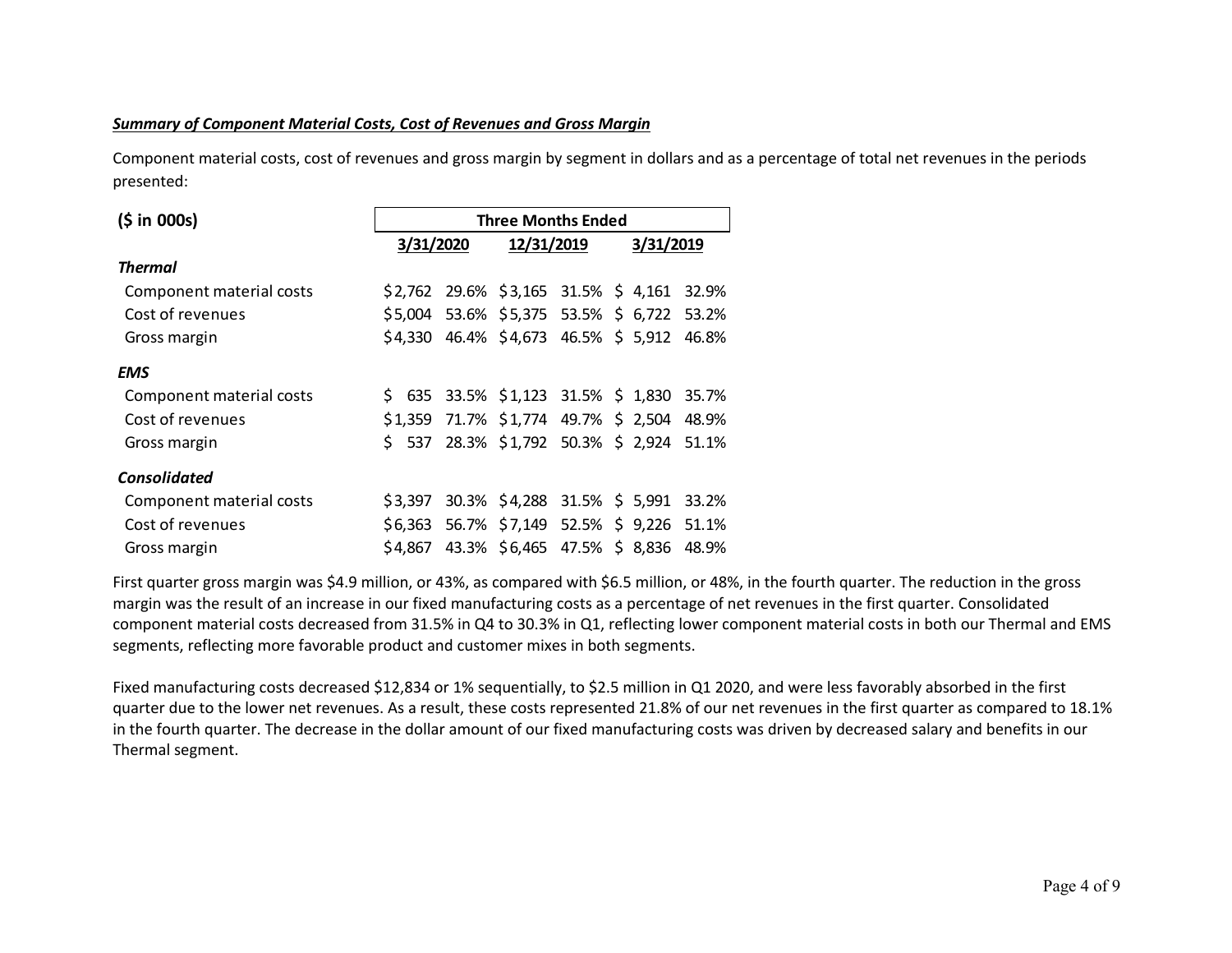## *Summary of Results of Operations*

Results of operations in dollars and as a percentage of total net revenues in the periods presented:

| (\$ in 000s, except per share data) | <b>Three Months Ended</b> |                   |    |            |            |  |          |                           |                     |        |                |                       |
|-------------------------------------|---------------------------|-------------------|----|------------|------------|--|----------|---------------------------|---------------------|--------|----------------|-----------------------|
|                                     |                           |                   |    |            |            |  | Change   |                           |                     |        | Change         |                       |
|                                     | 3/31/2020                 |                   |    | 12/31/2019 |            |  | \$       | $\underline{\mathcal{H}}$ | 3/31/2019           |        | \$             | $\frac{\%}{\sqrt{2}}$ |
| Net revenues                        | \$<br>11,230              | 100.0%            |    | \$13,614   | 100.0% \$  |  | (2, 384) | $-17.5%$                  | \$18,062            | 100.0% | \$<br>(6, 832) | $-37.8%$              |
| Cost of revenues                    | 6,363                     | 56.7%             |    | 7,149      | 52.5%      |  | (786)    | $-11.0%$                  | 9,226               | 51.1%  | (2,863)        | $-31.0%$              |
| Gross margin                        | 4,867                     | 43.3%             |    | 6,465      | 47.5%      |  | (1, 598) | $-24.7%$                  | 8,836               | 48.9%  | (3,969)        | $-44.9%$              |
| Selling expense                     | 2,052                     | 18.3%             |    | 1,955      | 14.3%      |  | 97       | 5.0%                      | 2,374               | 13.1%  | (322)          | $-13.6%$              |
| R&D expense                         | 1,292                     | 11.5%             |    | 1,211      | 8.9%       |  | 81       | 6.7%                      | 1,284               | 7.1%   | 8              | 0.6%                  |
| G&A expense                         | 2,884                     | 25.7%             |    | 2,703      | 19.9%      |  | 181      | 6.7%                      | 3,737               | 20.7%  | (853)          | $-22.8%$              |
| Operating expenses                  | 6,228                     | 55.5%             |    | 5,869      | 43.1%      |  | 359      | 6.1%                      | 7,395               | 40.9%  | (1, 167)       | $-15.8%$              |
| Operating income (loss)             | (1, 361)                  | $-12.2%$          |    | 596        | 4.4%       |  | (1,957)  | $-328.4%$                 | 1,441               | 8.0%   | (2,802)        | $-194.4%$             |
| Other income (expense)              | (32)                      | $-0.2%$           |    | 52         | 0.4%       |  | (84)     | 161.5%                    | 21                  | 0.1%   | (53)           | 252.4%                |
| Pre-tax income (loss)               | (1, 393)                  | $-12.4%$          |    | 648        | 4.8%       |  | (2,041)  | $-315.0%$                 | 1,462               | 8.1%   | (2,855)        | $-195.3%$             |
| Income tax expense (benefit)        | (250)                     | $-2.2%$           |    | (76)       | $-0.5%$    |  | (174)    | $-228.9%$                 | 324                 | 1.8%   | (574)          | $-177.2%$             |
| Net income (loss)                   | \$<br>(1, 143)            | $-10.2\%$ \$      |    | 724        | 5.3% \$    |  | (1,867)  |                           | 257.9% \$ 1,138     | 6.3%   | \$<br>(2, 281) | 200.4%                |
|                                     |                           |                   |    |            |            |  |          |                           |                     |        |                |                       |
| <b>Diluted EPS</b>                  | \$<br>(0.11)              |                   | \$ | 0.07       |            |  |          |                           | Ś.<br>0.11          |        |                |                       |
| Weighted Avg Shares - diluted       | 10,221                    |                   |    | 10,299     |            |  |          |                           | 10,414              |        |                |                       |
| <b>EBITDA</b>                       | \$<br>(927)               | $-8.3\%$ \$ 1,111 |    |            | $8.2\%$ \$ |  | (2,038)  |                           | $-183.4\%$ \$ 1,960 | 10.9%  | \$ (2,887)     | $-147.3%$             |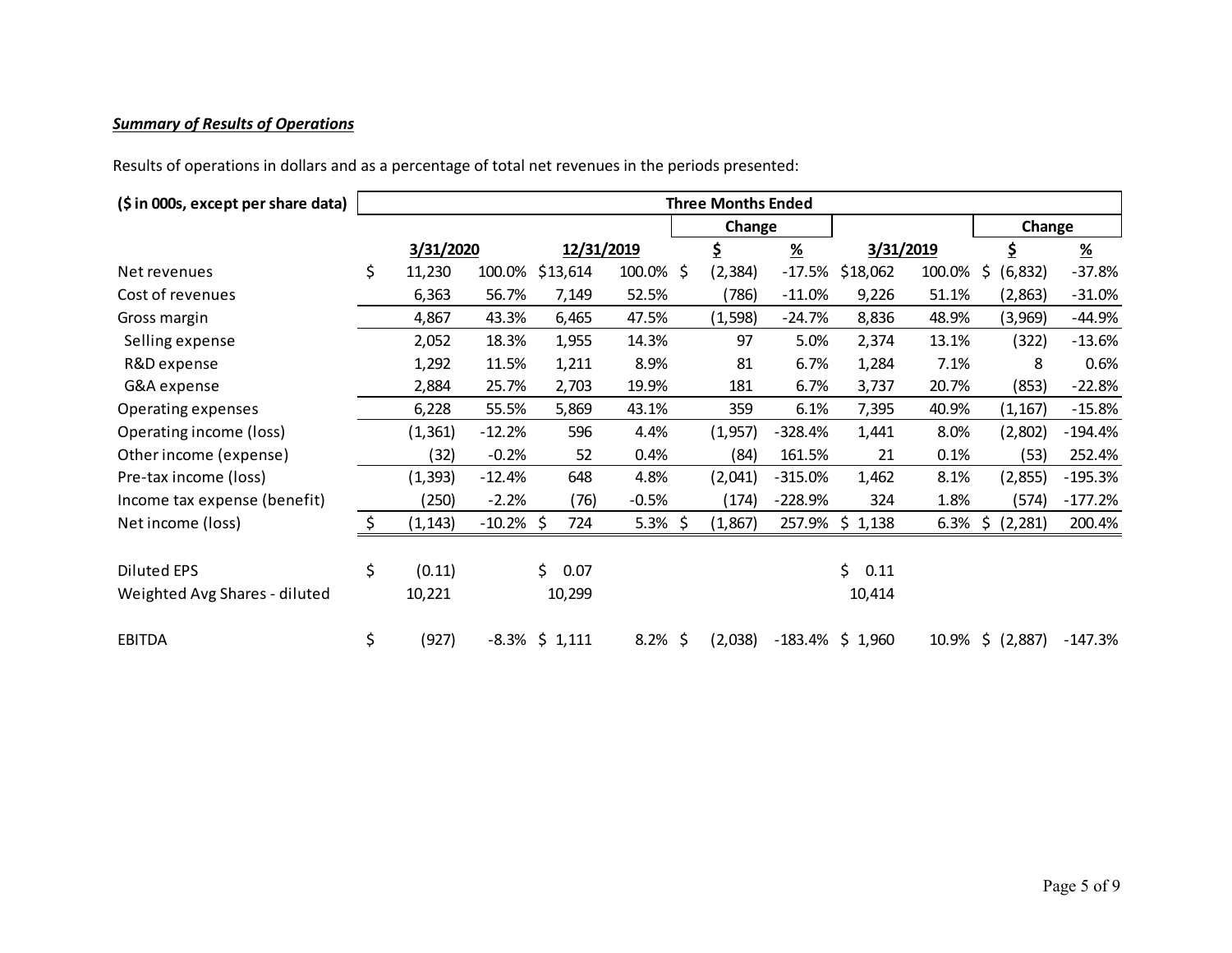#### *Results of Operations Highlights*

Selling expense increased by 5% sequentially to \$2.1 million for the first quarter. The \$97,000 increase in selling expense in the first quarter was driven by increased compensation costs and commission expense, which were partially offset by decreased advertising expenses and warranty costs.

Engineering and product development expense grew from \$1.2 million for the fourth quarter to \$1.3 million in the first quarter, an increase of \$81,000 or 7% sequentially. The increase was driven by increased compensation costs and amounts spent on third-party consultants, partially offset by reduced patent legal costs.

General and administrative expense increased 7% sequentially to \$2.9 million for the first quarter. The \$181,000 increase was primarily driven by increased levels of professional fees and compensation costs, partially offset by reduced stock-based compensation expense and travel.

Other income was \$32,000 in the first quarter compared to \$52,000 in the fourth quarter. The reduction in other income was primarily driven by foreign exchange transaction losses in the first quarter compared to foreign exchange transaction gains in the fourth quarter.

Our loss for the first quarter drove the accrual of a \$250,000 income tax benefit, which reflected an effective tax rate of 18%. This compares to a \$76,000 income tax benefit booked in the fourth quarter, which reflected an effective tax rate of (12%). The income tax benefit booked in the fourth quarter was the result of reconciling the impact of the FDII deduction allowed under the new tax law which benefits companies that manufacture in the US and have significant overseas sales as well as book to tax return adjustments. We now expect that our effective tax rate will range from 16% to 17% throughout the balance of 2020 and the higher effective tax rate in the first quarter was driven by additional book to tax return adjustments.

For the quarter ended March 31, 2020, we had a net loss of \$(1.1) million or \$(0.11) per diluted share, compared to net earnings of \$724,000 or \$0.07 per diluted share for the fourth quarter.

Diluted weighted average shares outstanding were 10,220,853 for the first quarter of 2020. We issued 58,160 shares of restricted stock during the first quarter and repurchased 13,767 shares at a cost of \$74,000 during the quarter under our buyback plan, which began on September 18, 2019. Through March 3, 2020, the date that we suspended repurchases under our buyback plan, we have repurchased 243,075 shares at a total cost of \$1.2 million.

Depreciation expense was \$155,000 for the first quarter (compared to \$150,000 in the fourth quarter), while acquired intangible amortization was \$311,000 (compared to \$313,000 for the fourth quarter). Restricted stock compensation expense was \$187,000 for the first quarter of 2020.

EBITDA decreased from \$1.1 million for the fourth quarter to \$(927,000) reported for the first quarter.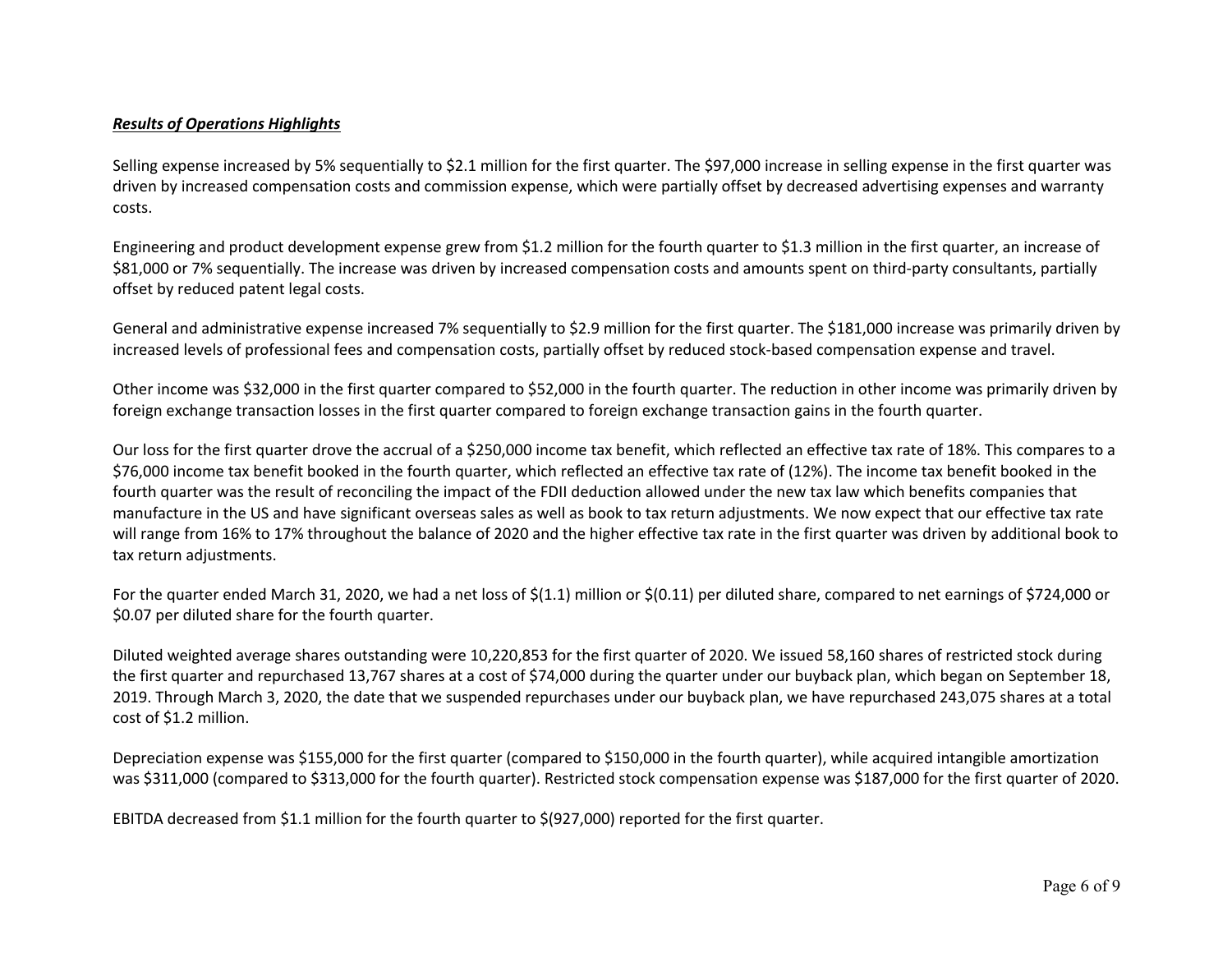#### *Balance Sheet and Cash Flow Highlights*

Cash and cash equivalents at the end of the first quarter were \$7.3 million, down \$294,000 from December 31, 2019. During the quarter we had cash flow used in operations of \$(119,000) and spent \$74,000 on the repurchase of our common stock. Today cash stands at \$6.9 million.

We currently expect cash and cash equivalents to increase throughout 2020.

Accounts receivable decreased \$1.2 million to \$8.1 million at March 31, 2020 with 65 DSO.

Inventories increased \$538,000 to \$7.7 million at March 31, 2020, which corresponded to 195 days of inventory.

Capital expenditures during the first quarter were \$80,000, down from \$207,000 in the fourth quarter.

The backlog at the end of March was \$8.1 million, up from \$5.5 million at December 31, 2019.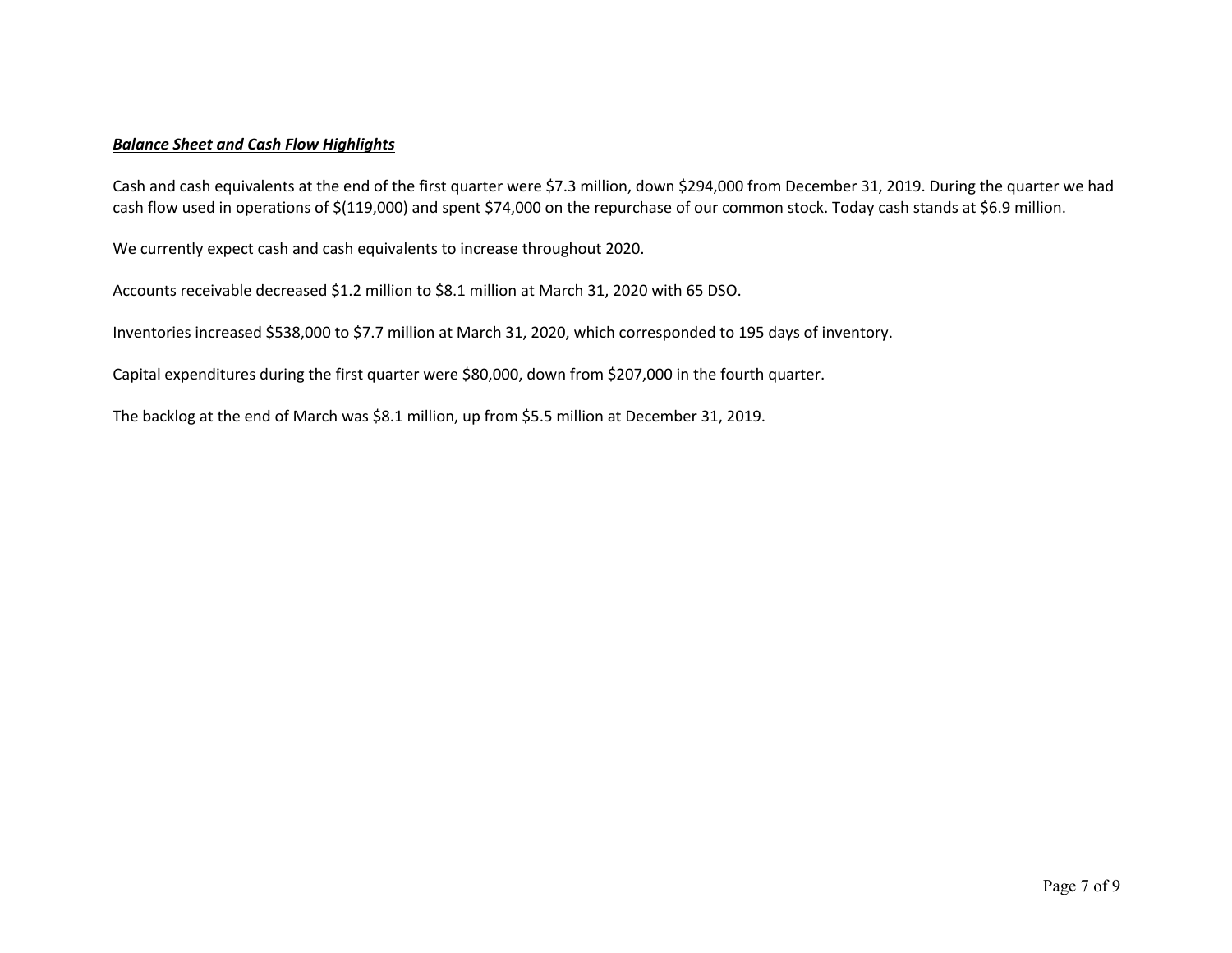#### *Reconciliation of Net Earnings (Loss) (GAAP) to EBITDA (Non-GAAP)*

| (5 in 000s)                      | <b>Three Months Ended</b> |                 |            |        |  |           |  |  |
|----------------------------------|---------------------------|-----------------|------------|--------|--|-----------|--|--|
|                                  |                           | 3/31/2020       | 12/31/2019 |        |  | 3/31/2019 |  |  |
| Net earnings (loss) (GAAP)       | \$                        | (1,143) \$      |            | 724 \$ |  | 1,138     |  |  |
| Acquired intangible amortization |                           | 311             |            | 313    |  | 317       |  |  |
| Interest expense                 |                           | $\qquad \qquad$ |            |        |  |           |  |  |
| Income tax expense (benefit)     |                           | (250)           |            | (76)   |  | 324       |  |  |
| Depreciation                     |                           | 155             |            | 150    |  | 181       |  |  |
| EBITDA (Non-GAAP)                |                           | (927)           |            | 1,111  |  | 1,960     |  |  |

#### **Non-GAAP Results**

.

In addition to disclosing results that are determined in accordance with GAAP, we also disclose EBITDA, which is a non-GAAP financial measure. EBITDA is derived by adding acquired intangible amortization, interest expense, income tax expense and depreciation to net earnings (loss). This non-GAAP financial measure is provided as a complement to the results provided in accordance with GAAP. EBITDA is a non-GAAP financial measure presented to provide investors with meaningful, supplemental information regarding our baseline performance before acquired intangible amortization charges, income tax expense (benefit) and depreciation as these expenses or income items may not be indicative of our current core business or future outlook. This non-GAAP financial measure is used by management to make operational decisions, to forecast future operational results, and for comparison with our business plan, historical operating results and the operating results of our peers. A reconciliation from net earnings (loss) to EBITDA, is contained in the table above. The presentation of a non-GAAP financial measure is not meant to be considered in isolation, as a substitute for, or superior to, financial measures or information provided in accordance with GAAP.